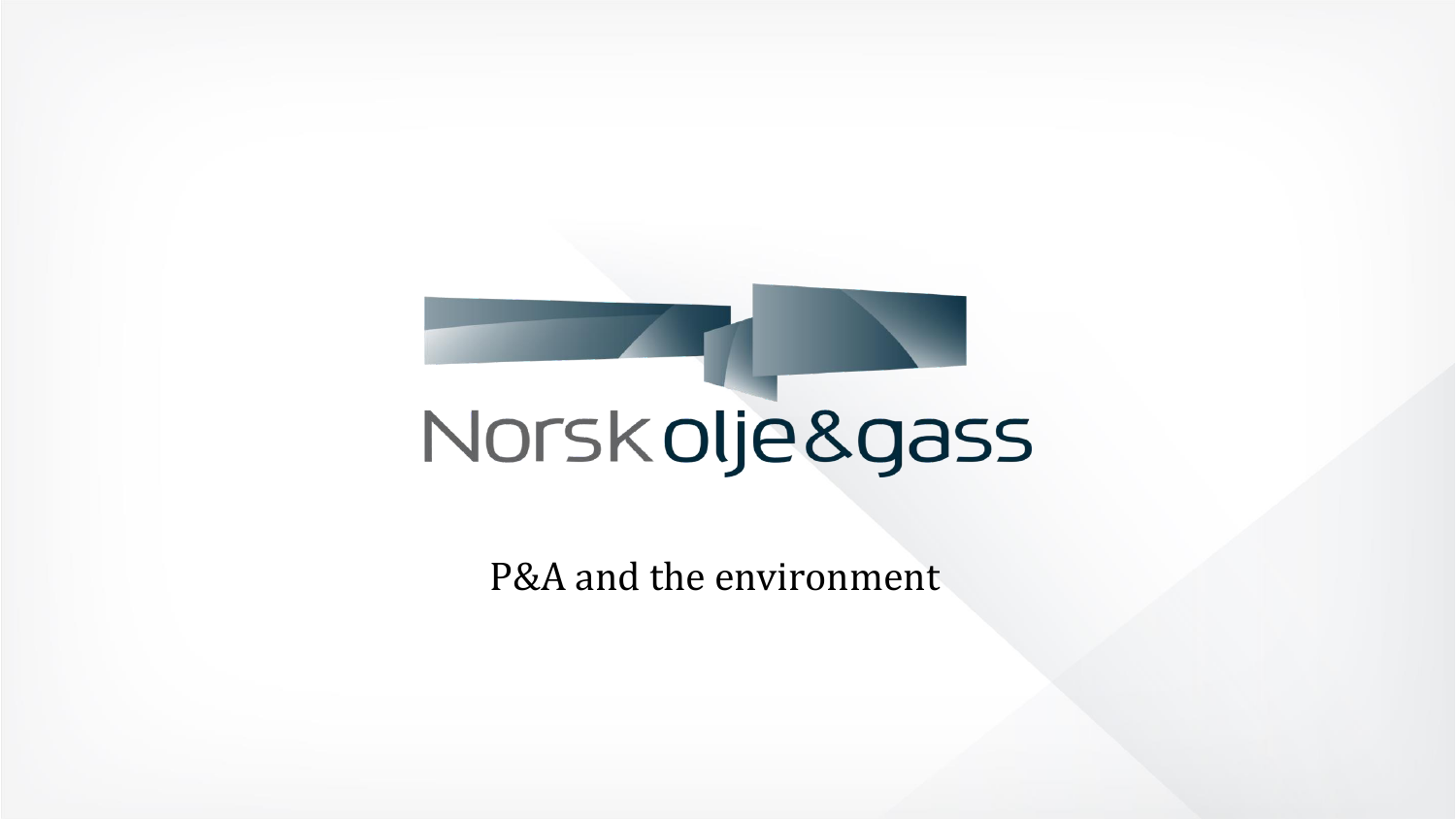

### The whole P&A picture

Environmental risk assessment and handling of old drilling fluids from P&A-operations…. as governed by the discharge permit



- The closer to the source the P&A fluids are handled the less;
- chemicals you use
- the less waste you generate
- the less energy you consume
- More and more cleaning technologies are available offshore, no longer only available onshore
- Different exposure scenario and requirements offshore vs. onshore
- > Hence, we need to take the whole value chain into consideration………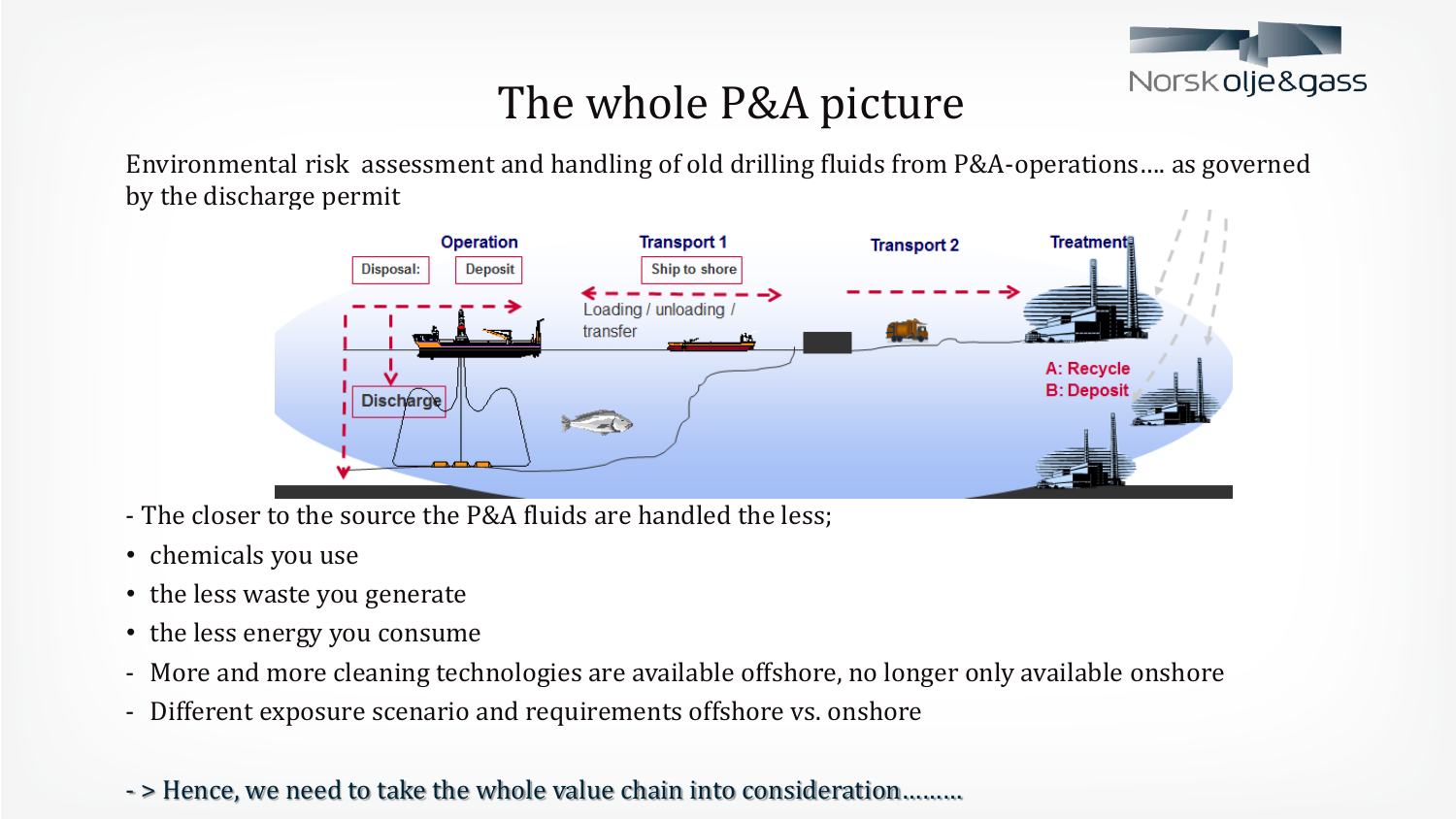

**Oil-based drilling fluid**

# Chemical composition

- The drilling fluids composition reflects functional requirements, hence you can't drop certain types of chemicals
- There has been some, but few, evolvement of the chemicals used within some of the functional groups of chemicals in the drilling fluid :
	- e.g. base fluid of oil based mud
- The inherit environmental risk of the chemicals used in the mud has changed little over time, however the problem today is chemicals (of water-based) classified as red and black and not allowed discharged due to:
	- First and foremost a lack of documentation and eco-test results of the chemicals in the old drilling fluids circulated out of the well
	- In some minority of cases the old drilling fluid is Performatrol (microplastic) or contain other problematic polymers

#### **Water-based drilling fluid**

|                    |                     | <b>HOCN</b> | <b>Function</b>    | <b>Chemical</b>         | <b>HOCNF</b> |
|--------------------|---------------------|-------------|--------------------|-------------------------|--------------|
| <b>Function</b>    | Chemical            | F           | <b>Basefluid</b>   | Mineral / parafin       | Yellow       |
| <b>Basefluid</b>   | Water               | Green       |                    | oil                     |              |
| Viscosifier        | Polymer<br>(xanthan |             | Viscosifier        | Organoclay              | Yellow/Red   |
|                    | gum)                |             | Fluid-stab.        | Emulsifier              | Yellow       |
|                    |                     | Green       | <b>Filter-loss</b> | Organophilic            | Yellow/Red   |
| pH reg.            | Soda Ash            | Green       | reg.               | $\text{matr.} /$        |              |
| <b>Filter loss</b> | Polymer             |             |                    | Polymer-bas.            |              |
| reg.               | (starch)            | Green       | <b>Emulsion</b>    | Lime                    |              |
| Shale stab.        | KCl salt            |             | stab.              |                         | Green        |
|                    |                     | Green       | Emulsified         | CaCl <sub>2</sub> brine |              |
| Shale stab.        | glycol              | Yellow      | water solutn       |                         | Green        |
| Weight             | <b>Barite</b>       |             | Weight             | <b>Barite</b>           |              |
| material           |                     | Green       | material           |                         | Green        |
| <b>LCM</b>         | Graphite            |             | <b>LCM</b>         | Graphite/               |              |
|                    | /CaCO3              | Green       |                    | CaC <sub>O</sub> 3      | Green        |

➢ Different fields – Different history– Different cases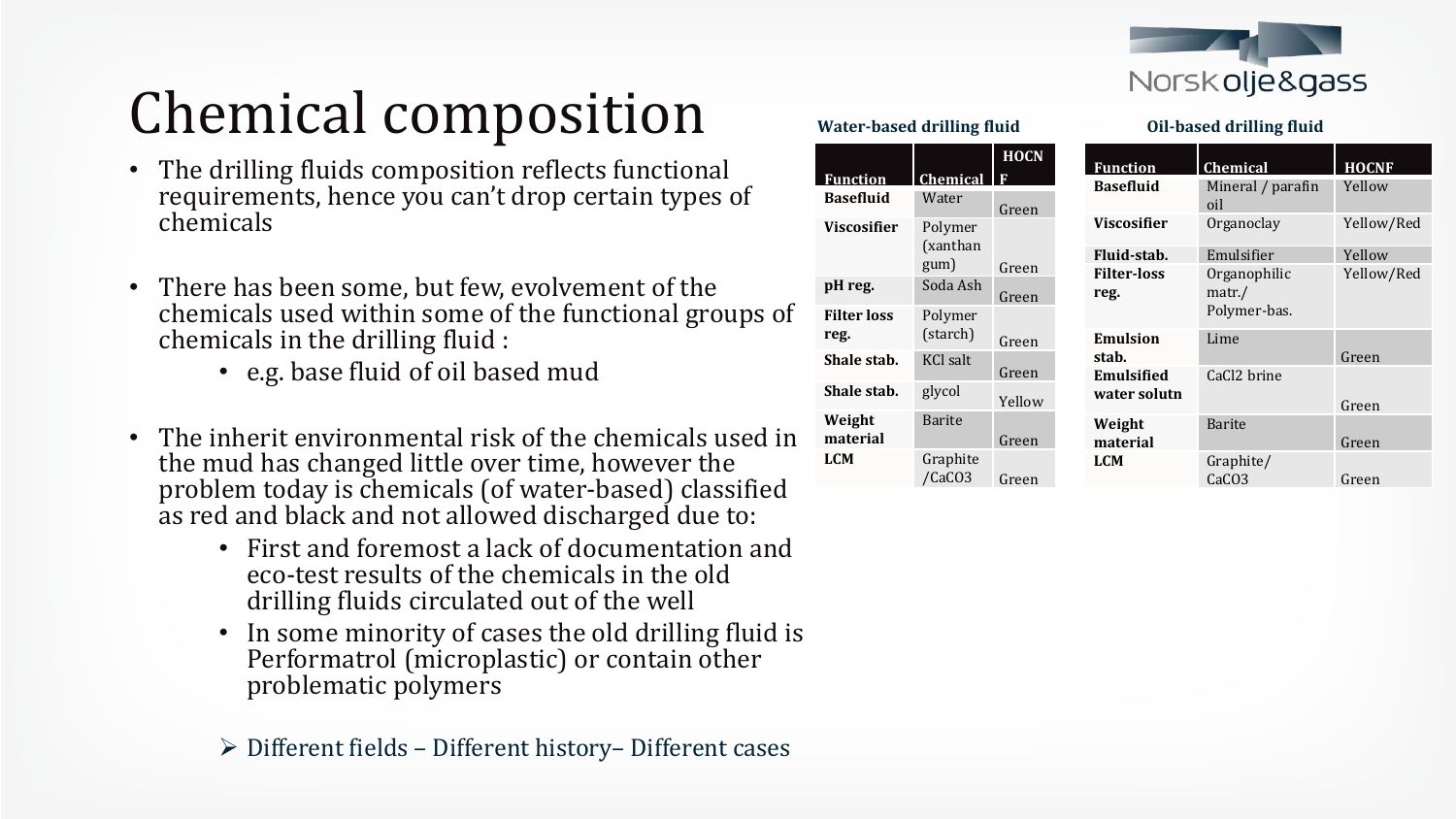

### Chemical classification

When chemicals of the old drilling fluid don't have a valid HOCNF available in NEMS , the chemicals are classified as follow:

- 1. The chemical is classified correctly using the OSPAR 2015 standard
- 2. Technical documentation and SDS is also used to estimate the OSPAR environmental class
- 3.Drilling fluid contractor's senior personnel are contacted for assistance in estimating the OSPAR environmental class
- 4. CAS number or chemical description of comparable chemical products are used as sources of chemical information of the products
- 5. The water content of the product is estimated to decrease the uncertainty in chemical environmental classification
- 6. Every chemical is classified environmentally black until documentation proves otherwise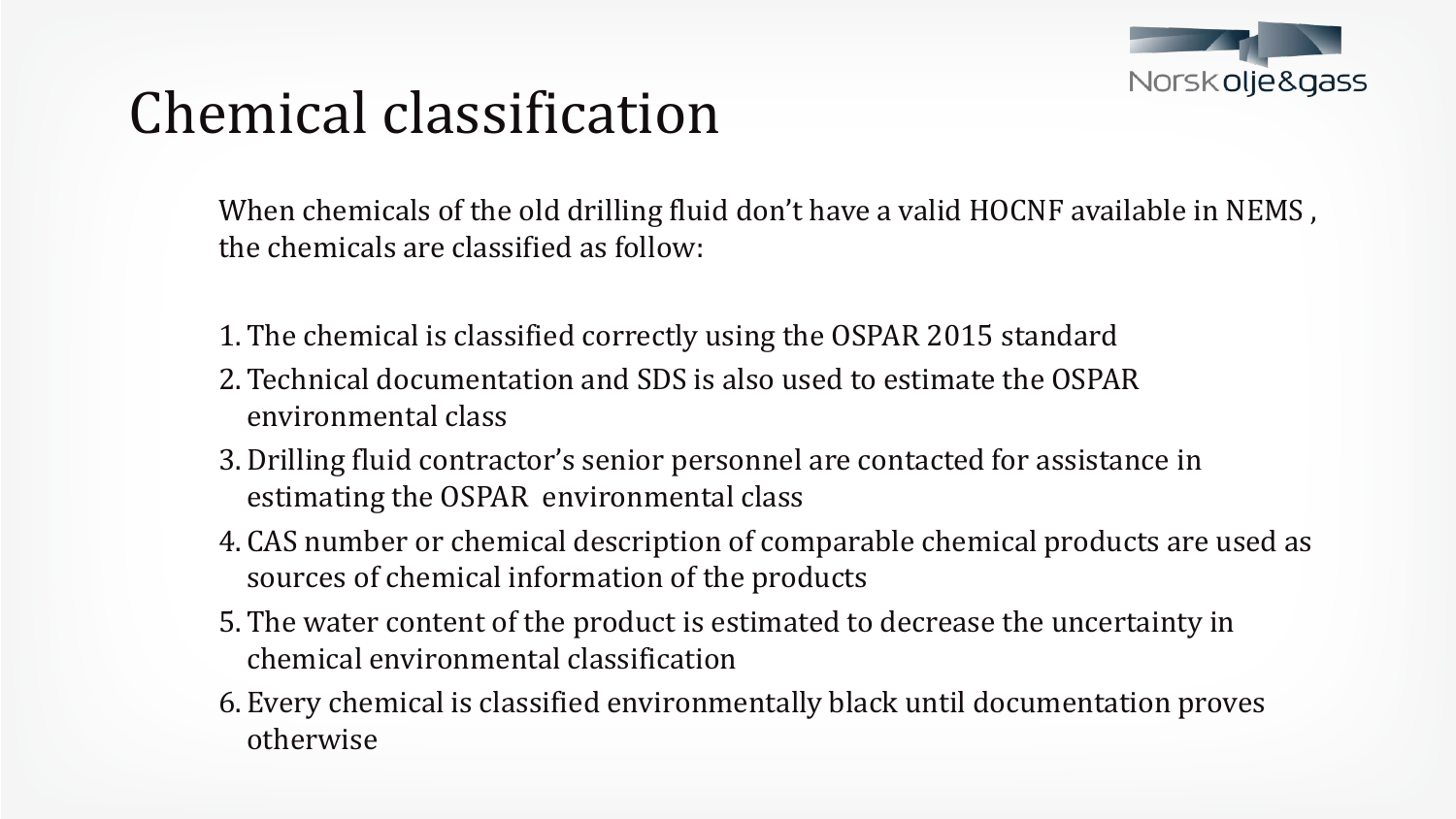

# Controlled discharge after setting P&A plug

Ekofisk: Excess cmt and cmt interface routed to sea after setting cross sectional P&A plug

- Background:
	- In our drilling programs we typically set required cmt x 3 (or more). We avoid returns to the degree possible by hiding interface mix behind pipe
	- COP use the P/W/C technique for P&A
	- We have maximized cmt volume (100 bbl) which gives us required cmt x 2,85 and we have optimized parameters for cmt displacement.
	- Optimized parameters + maximized volume + optimized slurry = maximized QUALITY
	- The maximized QUALITY has a side effect: 65 bbl cmt returns + interphase
- Result:
	- Have selected to maximize quality
	- Have selected to controlled discharge excess cmt and cmt/mud interface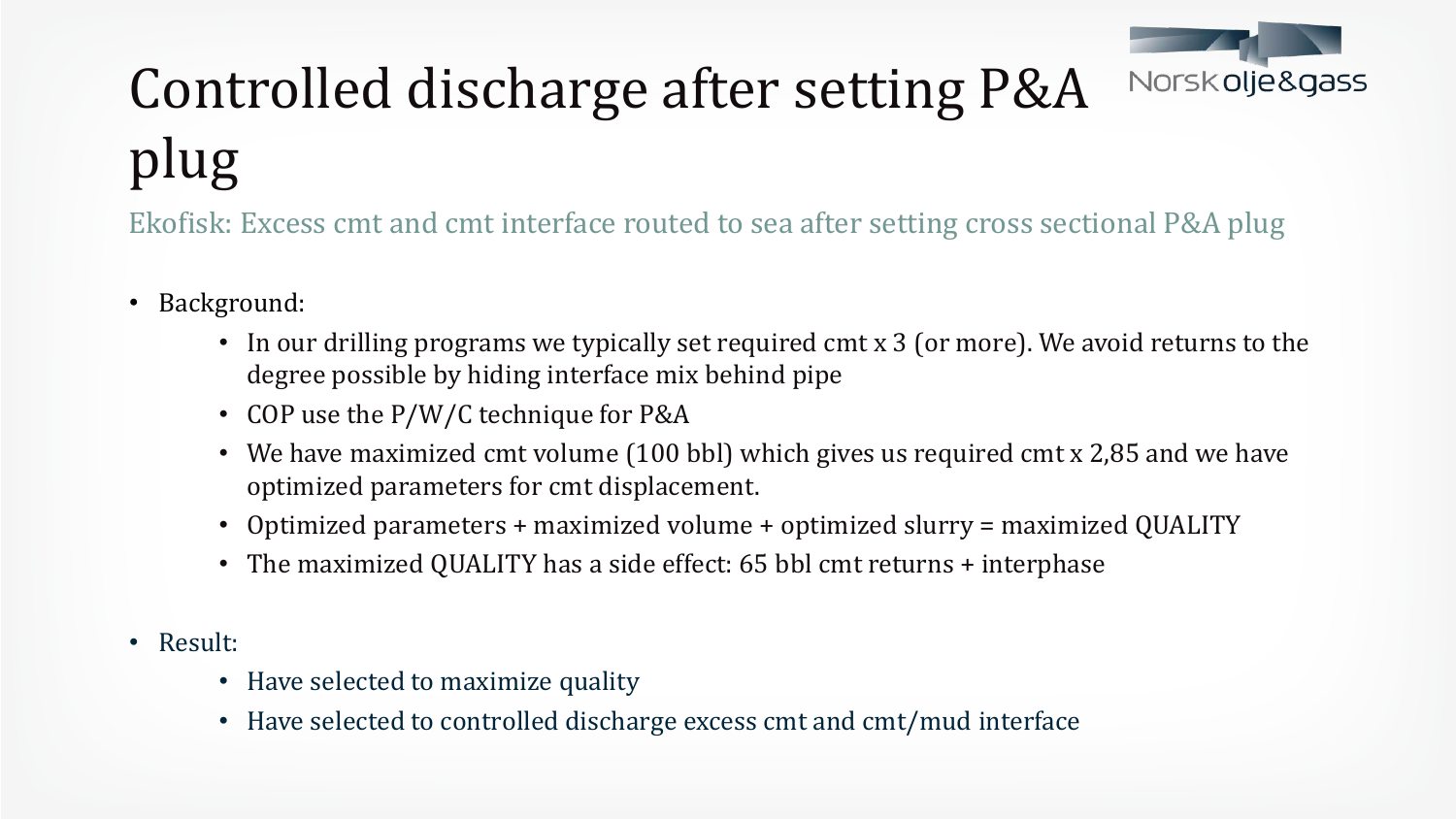

# Routing to sea as a controlled event in a emergency situation

Heidrun, 2011: The first discharge of old drilling fluid to sea due to toxic  $H_2S$  gas values above threshold values in AML

- Background:
	- The plan was to send the old drilling fluid onshore as waste as it contained chemicals classified environmentally as red and black
	- When the old drilling fluid contained  $H_2S$  values above threshold values in AML, the fluid was routed to sea as an emergency preparedness in order to protect personnel

Then…

- Later, whenever the risk of having to discharge old drilling fluids due to the presence of toxic gas was identified, the discharge was applied for prior to each single P&A operation as a precaution
- Heidrun received restrictions: No discharge of red and black chemicals was permitted in the period of 15th March – 1st July due to fish larvae present in the area
- Result:
	- By implementing new and improved operational routines the need for discharging red and black chemicals to the sea was eliminated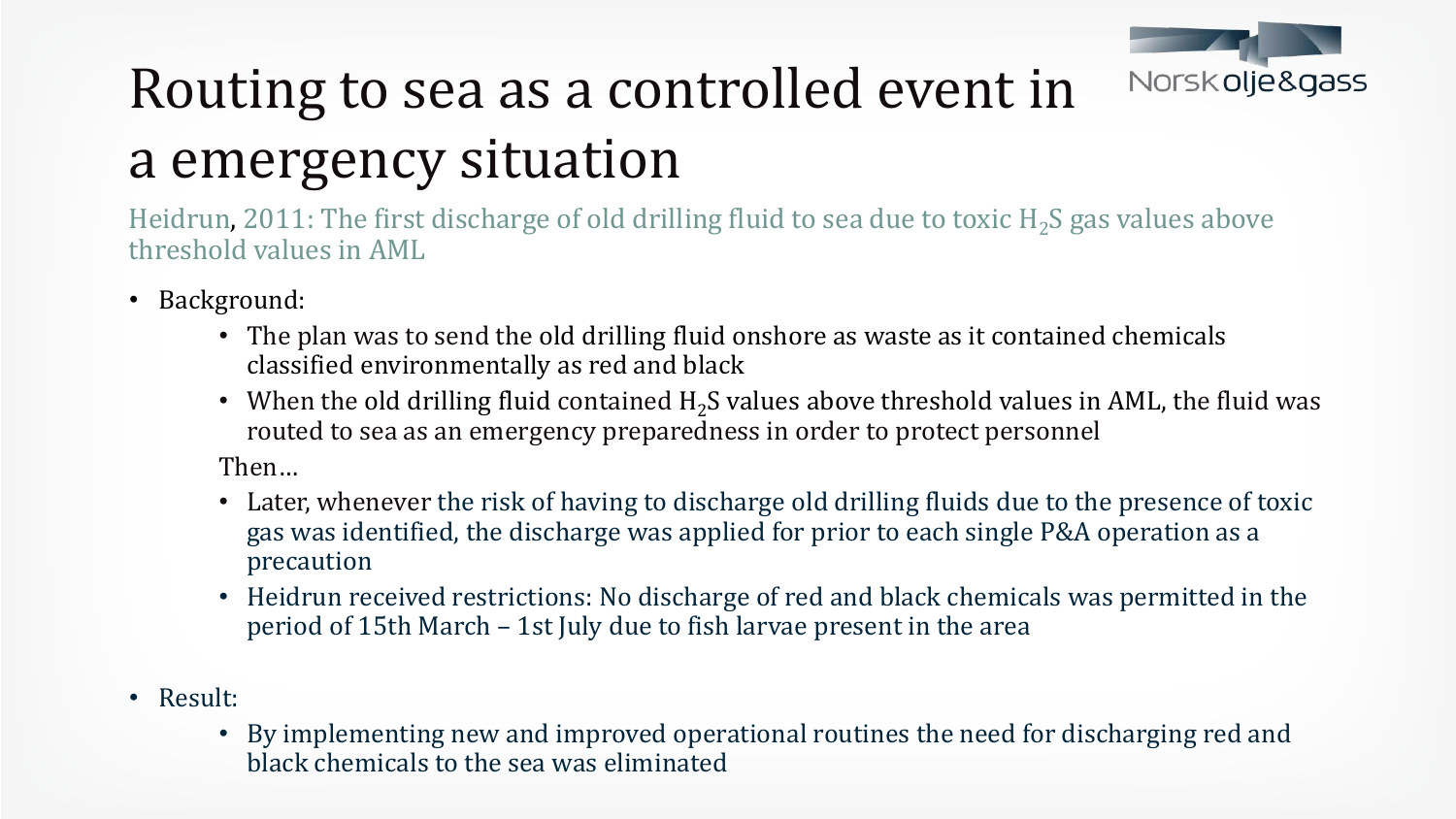

## Re-use and discharge of old drilling fluids

Troll: Old drilling fluids, re-use of slots and drilling of horizontal, multi-lateral wells (side steps)

- Background:
	- 2011: Large volumes of old drilling fluids circulated out from the wells during P&Aoperations were frequently sent ashore as they contained chemicals environmentally classified as red chemicals and the permit did not allow discharge of these volumes to sea.
	- Simultaneously, large volumes of killing fluids/new chemicals were bought in and used in the P&A operations
- Result:
	- Applied and got discharge permit to re-use old drilling fluids and slop as kill fluids to the P&A-operations on Troll and to discharge until 80 kg chemicals environmentally classified as red chemicals annually
	- 2015: The re-use of old drilling fluids and slop as kill fluids have reduced the use of new chemicals and the amount of waste generated with approx. 600 ton, while reducing the need for transporting waste onshore by 1200 tons.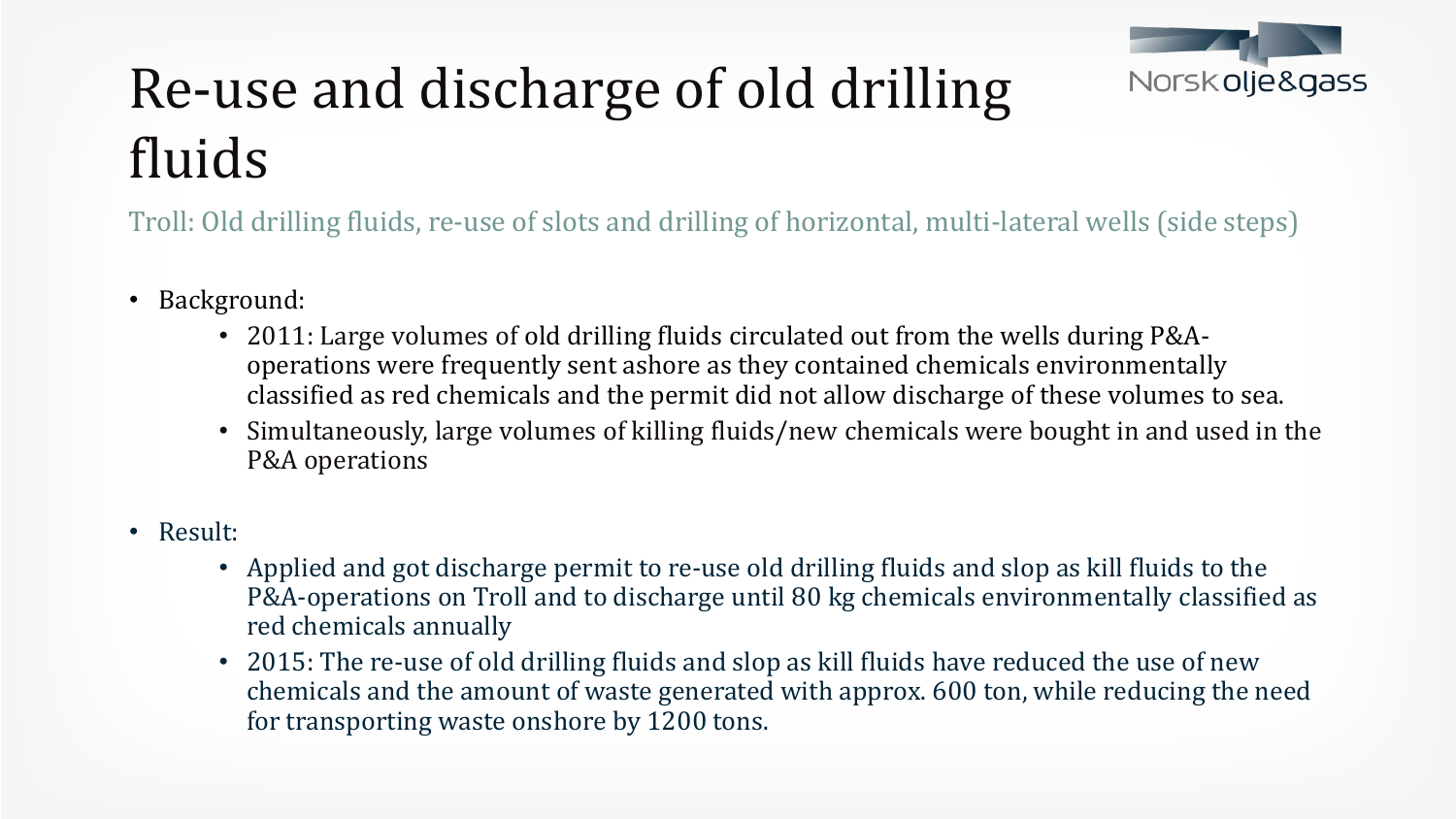

# «From cradle to grave»

How changed conditions influence the design of fluids and the management throughout the field's life span

- Location
	- > Formation; requirements to and selection of drilling fluids
	- > Choice of development solution; possibility of (cleaning), re-use, discharge, storage, injection and transport
	- > Biology; vulnerable resources present?

#### **Planning of a well and a field Drilling and field development**

- Extended lifespan? Different reservoir or depleted reservoir?
	- > Changes in reservoir and formation parameters
	- > Changed requirements to and selection of drilling fluids
	- > Changed possibility of (cleaning), re-use, discharge, storage, injection and transport